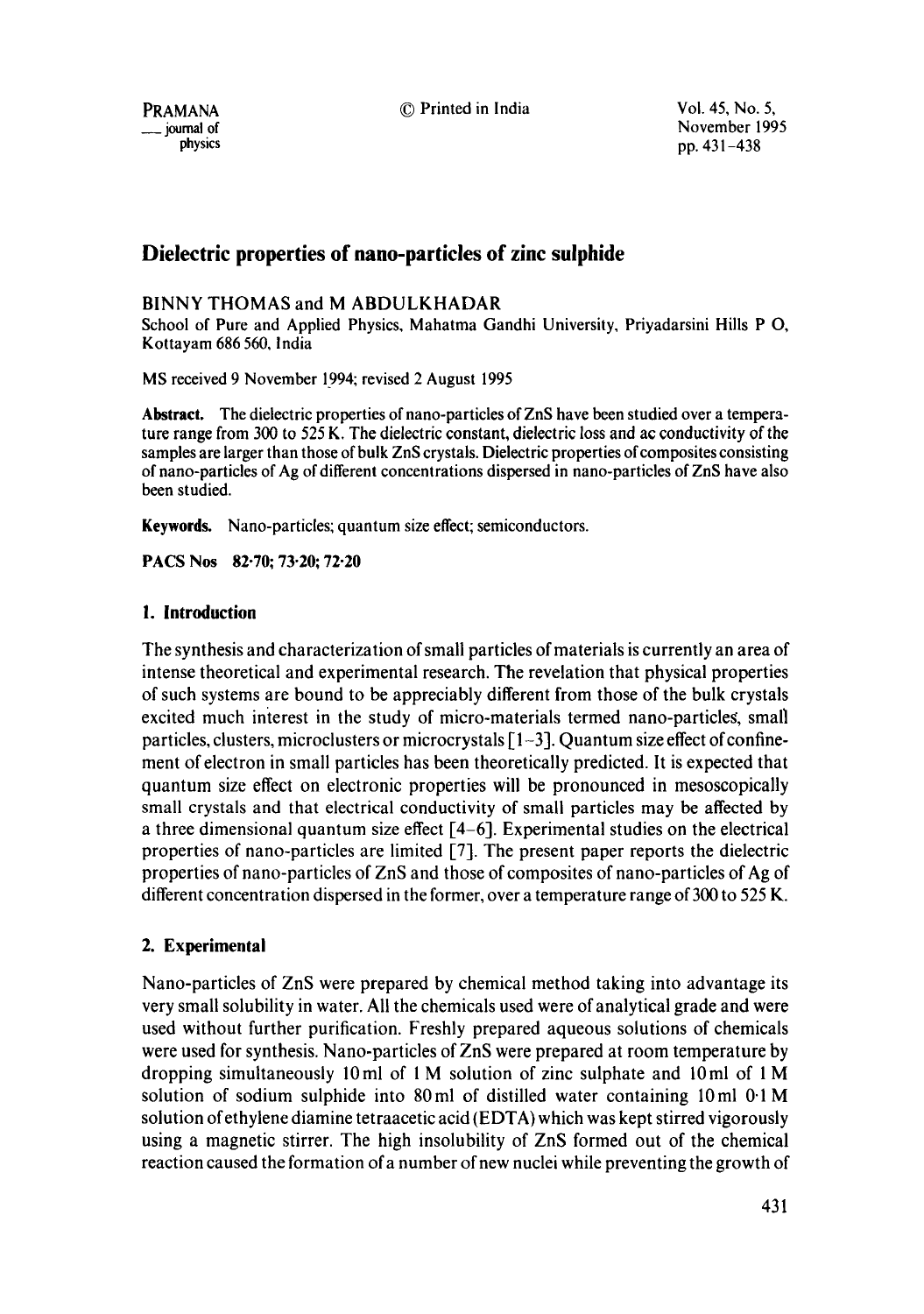#### *Binny Thomas and M Abdulkhadar*

| Sample | Wt% of Ag | Sample code |  |
|--------|-----------|-------------|--|
| ZnS    | O         | $ZnS-0$     |  |
|        | 5         | $ZnS-1$     |  |
|        | 15        | $ZnS-2$     |  |
|        | 20        | $ZnS-3$     |  |

**Table** 1. Composition of pellets mixed with nanoparticles of Ag.

already existing ones, thus limiting the particle size. The role of EDTA was to stabilize the particles against aggregation which may lead to an increase in the particle size. Nano-particles of silver were prepared according to Lee and Meisel's [8] method.

Composite samples were prepared by dispersing in distilled water by uitrasonication different weight percentages (wt%) of nano-particles of Ag and ZnS. The suspensions were concentrated by evaporating off the liquid phase. The particles were washed repeatedly using distilled water with the help of an ultrasonic disintegrator to remove any adsorbed ions. The particles were finally dried at about 100°C. Pellets of nanoparticles of ZnS, and composite pellets with nano-particles of Ag dispersed in ZnS, of diameter 13 mm and thickness  $1-2$  mm were made by applying a pressure of  $4$  tonnes/cm<sup>2</sup> in a hand operated hydraulic press. Both the faces of pellets were then coated with silver electrodes for electrical measurements. For the purpose of reference, sample codes were assigned to the pellets as in table I.

The crystal structure of particles was determined by X-ray powder diffraction using a Shimadzu XD 610 powder diffractometer. The average size of the particles was determined from the broadening of the diffraction lines and making use of Scherrer equation [9]. The diffraction pattern of ZnS nano-particles displayed three intense lines, corresponding to the wurtzite (8H) structure, confirming the crystallinity of the particles [ 10]. The X-ray diffraction pattern of the silver particles revealed three strong characteristic peaks of Ag. The average sizes of the particles determined from X-ray line broadening were 8 and 12nm respectively for ZnS and Ag nano-particles. The diffraction peaks of the nano-particles were found to be shifted to slightly larger angles than expected for the corresponding bulk crystals, suggesting a possible lattice contraction [11].

Dielectric constant  $\varepsilon$ , dielectric loss (tan  $\delta$ ), and ac conductivity  $\sigma_{ac}$ , of the samples were determined using a Hewlett Packard Model 4192A LF impedance analyzer. Dielectric constant, dielectric loss and ac conductivity measurements at different frequencies from 10kHz to 13 MHz were carried out over a temperature range of 300 to 525 K.

### **3. Results**

The variations of dielectric constant  $\varepsilon$ , dielectric loss (tan  $\delta$ ) and ac conductivity  $\sigma_{ac}$  of the samples as a function of frequency and temperature are shown in figures 1 to 3. The numerical values of dielectric constant of the samples at different temperatures and frequencies are given in table 2. It is seen that  $\varepsilon$  of ZnS-0 is almost independent of frequency at low temperatures (figure la), showing a very slow decrease with frequency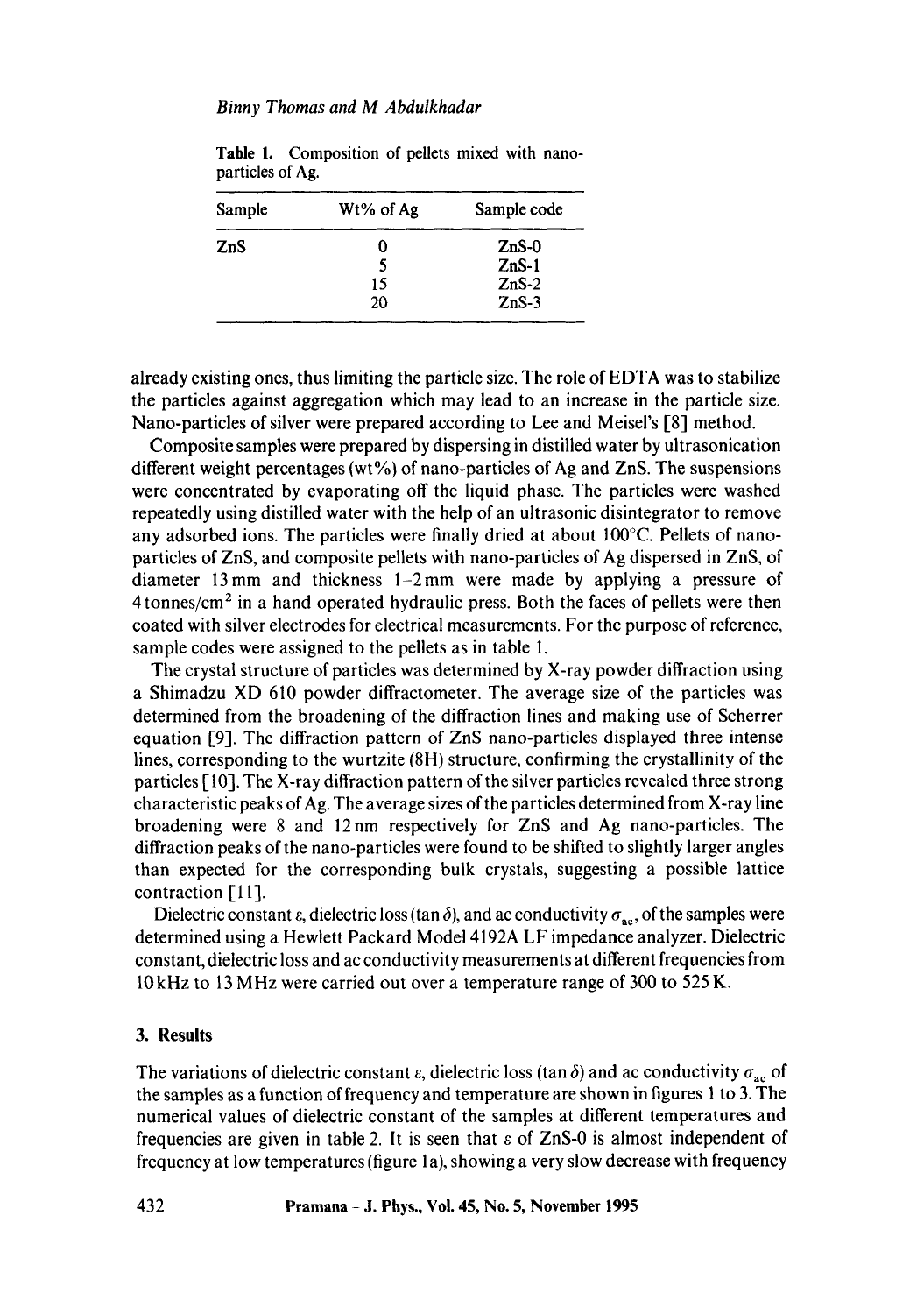*Dielectric properties of nano-particles of ZnS* 



Figure la. Variation of dielectric constant at 343 K with frequency of nanoparticles of ZnS and composites with different wt% of nano-particles of Ag.



Figure lb. Variation of dielectric constant at 1 MHz with temperature of nanoparticles of ZnS and composites with different wt% of nano-particles of Ag.

from 10.9 at 10 kHz to 9.54 at 3 MHz. The general trend in the log  $\epsilon$  vs frequency graph at higher temperature is similar but the rate of decrease in the value of  $\varepsilon$  with frequency is larger at high temperatures.  $\varepsilon$  of ZnS-1 is slightly lesser than that of ZnS-0, but increases with increase in the wt% of Ag. At a frequency of  $10 \text{ kHz}$ ,  $\varepsilon$  of ZnS-2 was as high as about 127 and 7220 respectively at 343 and 473 K, the values for ZnS-3 being 459 and 12400 respectively, e of all the samples, at low as well as high frequencies, increased with temperature, the rate of increase being strongly temperature dependent for ZnS-2 and ZnS-3 samples (figure 1b). The numerical value of  $\varepsilon$  of ZnS-0 at 1 MHz increased at a low rate from 10-1 at 343 to 11-4 at 473 K. The large values of  $\varepsilon$  for ZnS-2 and ZnS-3, although appear to be anomalous at first glance, may be considered to be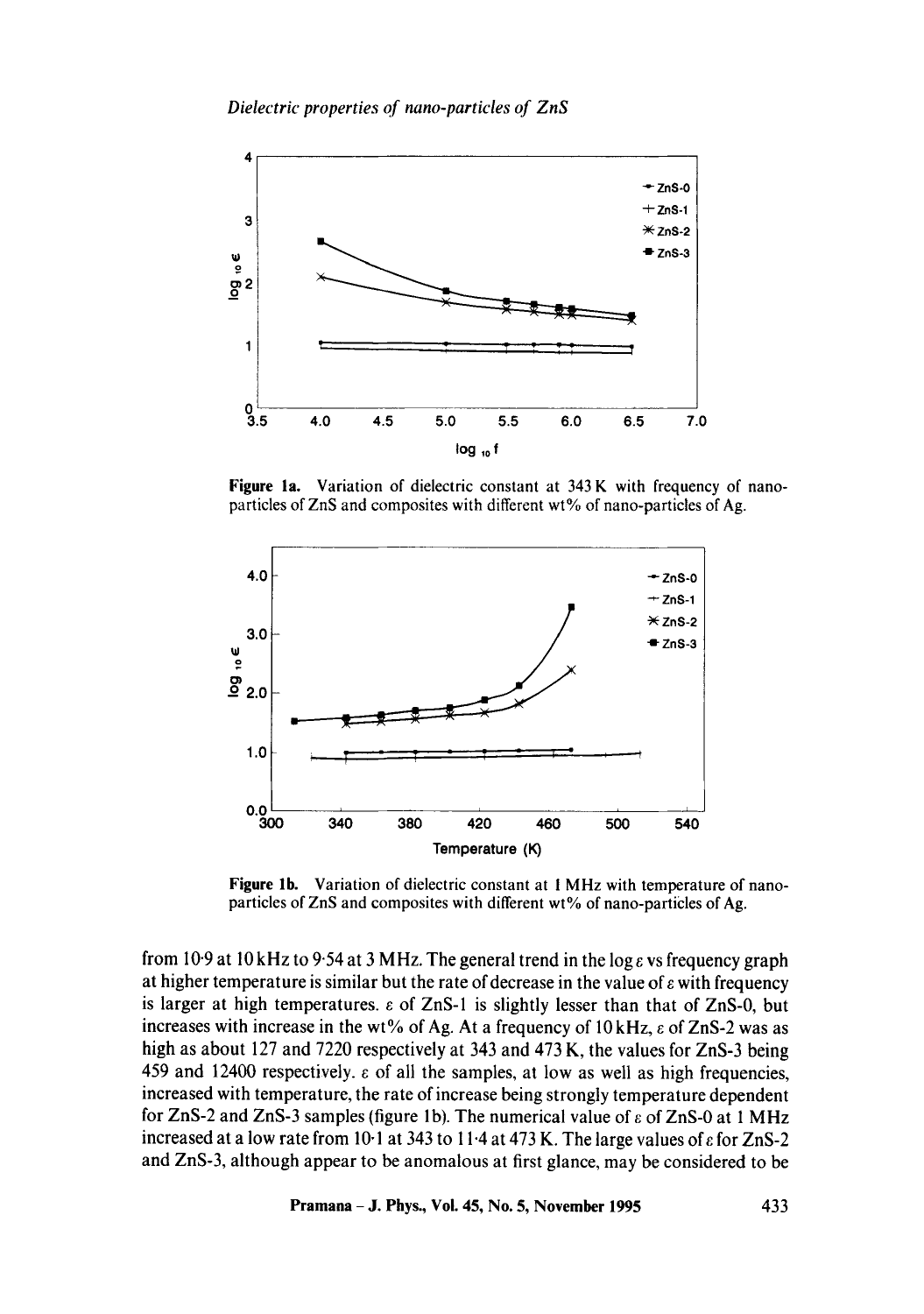*Binny Thomas and M Abdulkhadar* 



**Figure** 2a. Variation of dielectric loss factor at 423 K with frequency of nanoparticles of ZnS and composites with different wt% of nano-particles of Ag.



**Figure** 2b. Variation of dielectric loss factor at 10kHz with temperature of nano-particles of ZnS and composites with different wt% of nano-particles of Ag.

representing the actual behaviour of the samples from the fact that they vary regularly with frequency and temperature.

The value of tan  $\delta$  decreased with frequency (figure 2a), the rate of decrease being larger at larger frequencies. Tan  $\delta$  of ZnS-0 and ZnS-1 had low numerical values but increased with wt% of Ag in the samples, attaining a value of about 2 to 3 at lower frequencies. Tan  $\delta$  increased only slightly with temperature for ZnS-0 and ZnS-1, but for ZnS-2 and ZnS-3 it was strongly frequency- and temperature-dependent. At lower frequencies, it increased with temperature slowly from a large value of about 2, attaining a maximum value of about 3, then decreased and again showed a tendency to increase (figure 2b).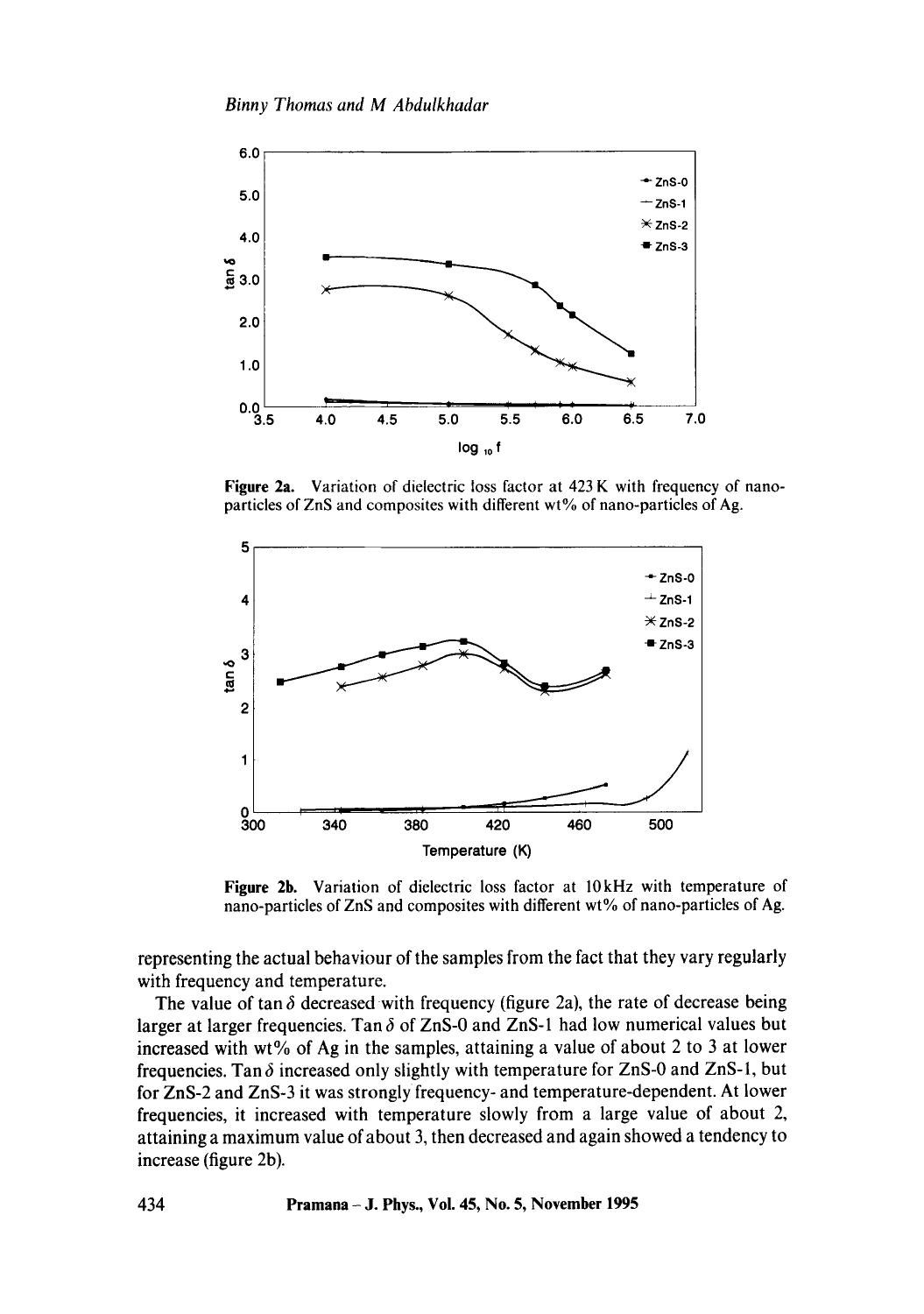

Figure 3a. Variation of ac conductivity at 343 K with frequency of nano-particles of ZnS and composites with different wt% of nano-particles of Ag.



Figure 3h. Variation of ac conductivity at 1 MHz with temperature of nanoparticles of ZnS and composites with different wt% of nano-particles of Ag.

The ac conductivity  $(\sigma_{ac})$  increased with both frequency and temperature (figures 3a and 3b).  $\sigma_{ac}$  of ZnS-1 was slightly larger than that of ZnS-0, but its rate of increase with frequency was the same for both ZnS-0 and ZnS-1.  $\sigma_{ac}$  of ZnS-2 and ZnS-3 increased almost linearly with frequency. As regards variation with temperature,  $\sigma_{ac}$  of ZnS-0 increased at a low rate up to about 415 K and thereafter the increase was rapid. The numerical value of  $\sigma_{ac}$  at 1 MHz increased from about  $4 \times 10^{-6}$ S·cm<sup>-1</sup> at 343 K to  $4.2 \times 10^{-5}$  S $\cdot$ cm<sup>-1</sup> at 473 K. At a constant frequency,  $\sigma_{ac}$  increased with temperature at a slow rate initially and beyond a particular temperature the increase was rapid (figure 3b). Numerically,  $\sigma_{ac}$  increased by about an order of magnitude on changing the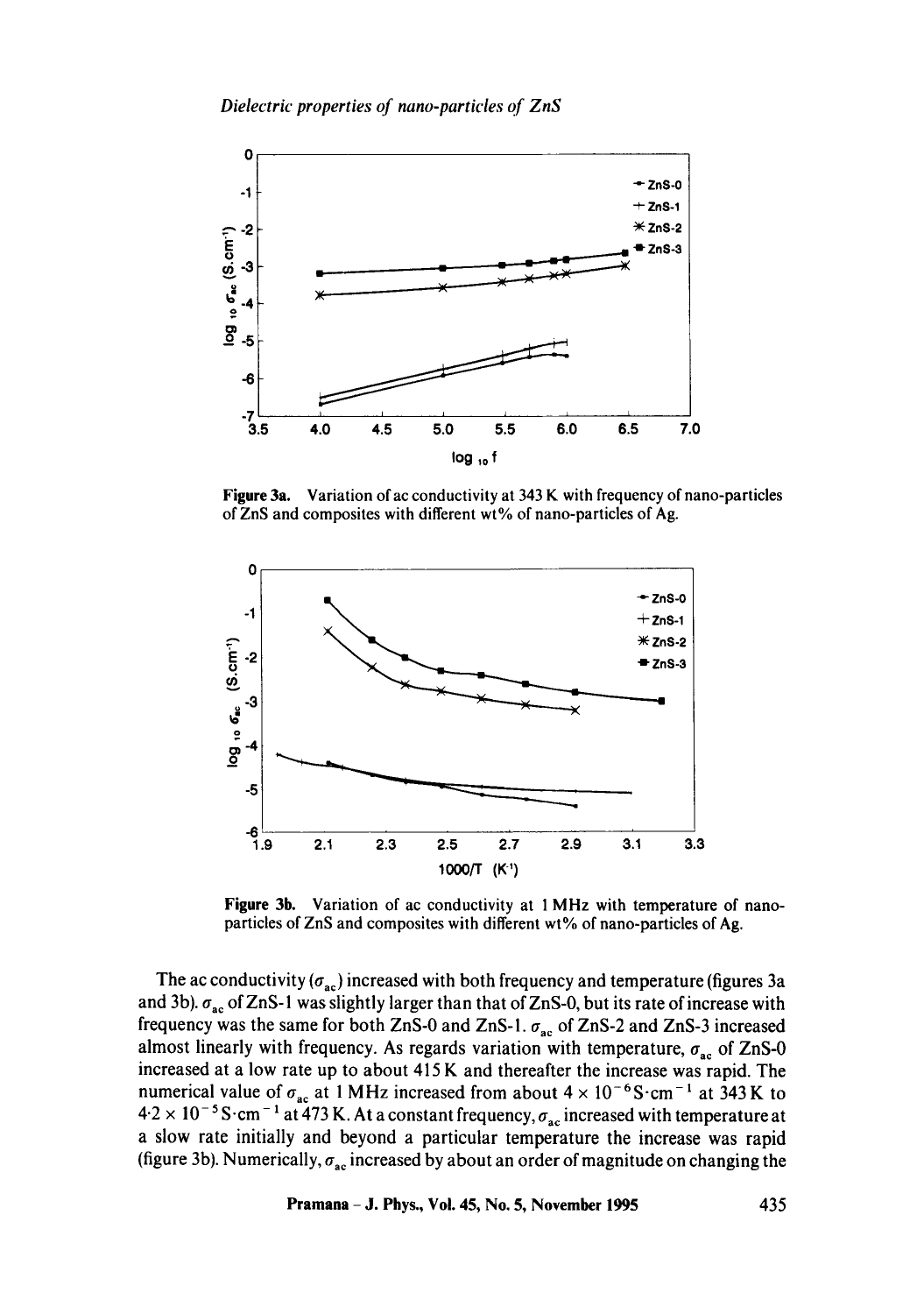| Sample  | T(K) | 10kHz      | $100$ kHz | 500 kHz | 1 MHz    | 3 MHz    |
|---------|------|------------|-----------|---------|----------|----------|
|         | 343  | $10-9$     | $10-4$    | $10-2$  | $10-1$   | 9.5      |
| $ZnS-0$ | 383  | $11-5$     | $10-8$    | $10-6$  | $10-4$   | 9.8      |
|         | 423  | $12-8$     | $11-3$    | $10-9$  | $10-7$   | $10-0$   |
|         | 473  | $17-2$     | 13.0      | $11-8$  | 11.4     | $10-5$   |
|         | 343  | $8-9$      | $8-2$     | 7.9     | 7.8      | 7.5      |
| $ZnS-1$ | 383  | 9.6        | $8-7$     | $8-4$   | 8.2      | 80       |
|         | 423  | $10-5$     | 9.2       | $8-7$   | 8.5      | $8-2$    |
|         | 473  | $13-0$     | $10-5$    | 9.6     | 9.2      | 8.6      |
|         | 343  | $350 - 0$  | 48.9      | 34.6    | $30-7$   | 25.2     |
| $ZnS-2$ | 383  | $959 - 0$  | 69.0      | 43.4    | 37.3     | $29 - 7$ |
|         | 423  | 2892.0     | 1170      | 59.2    | 48.2     | 36.5     |
|         | 473  | 60440      | 2030-0    | 5000    | 2510     | 1140     |
|         | 343  | 459.0      | 74.7      | 45.4    | 38.8     | $30-4$   |
| $ZnS-3$ | 383  | $1620 - 0$ | 1360      | $62-3$  | $50-8$   | 38.5     |
|         | 423  | 4590.0     | $379 - 0$ | $106-0$ | 76.8     | 52.8     |
|         | 473  | 124000     | 7760.0    | 4630-0  | $2930-0$ | 1160.0   |

Table 2. Dielectric constant of nano-particles of ZnS and composites with different wt% of nano-particles of Ag.

temperature from about 313 to 473 K at a frequency of 1 MHz.  $\sigma_{ac}$  increased greatly with increase in wt% of Ag.  $\sigma_{ac}$  of ZnS-2 and ZnS-3 is more than 4 orders of magnitude larger than that of ZnS-0 and ZnS-I.

### **4. Discussion**

The dielectric constant of single crystals of cubic ZnS at  $25^{\circ}$ C was reported to be 8.3 by Berlincourt *et al* [12]. The low frequency dielectric constant of polycrystalline ZnS [13] over a temperature range of 300 to 500 K was reported to increase only by a small amount from a value of 8.21 to 8.58. Also, in the case of thin films of thickness 2500 Å, the dielectric constant undergoes a very small decrease from 8.3 to 8.2 with frequency in the range from  $10^2-10^5$  Hz [14]. Samara [15] has reported that  $\varepsilon$  for cubic ZnS is strongly frequency dependent in the temperature range of 75-7 to 300 K, dielectric response was linear,  $\epsilon$  having a value 8.1 at 75.6 K and 8.3 at 300 K. He also observed that at room temperature and at 100 kHz, tan  $\delta$  is approximately 0-15.

In the present study, for pellets of ZnS nano-particles,  $\varepsilon$  at constant temperature (figure 1a) decreased at a slow rate with increase in frequency. Similarly,  $\varepsilon$  increased with temperature (figure 1b) both at low as well as high frequencies, the magnitude of increase in  $\varepsilon$  over a given temperature range being larger at low frequencies.  $\varepsilon$  of pellets of ZnS nano-particles is larger by about 25% than that of the bulk ZnS crystals [12,13]. Tan  $\delta$  for ZnS has a low numerical value which decreased with frequency (figure 2a). At constant frequency, tan  $\delta$  increased rapidly with temperature (figure 2b). Tan  $\delta$  of pellets of nano-particles of ZnS is larger than that of the corresponding values of bulk crystals reported in the literature [15]. Also,  $\sigma_{ac}$  of pellets of nano-particles of ZnS is many orders of magnitude larger than that of the bulk crystals [16, 17].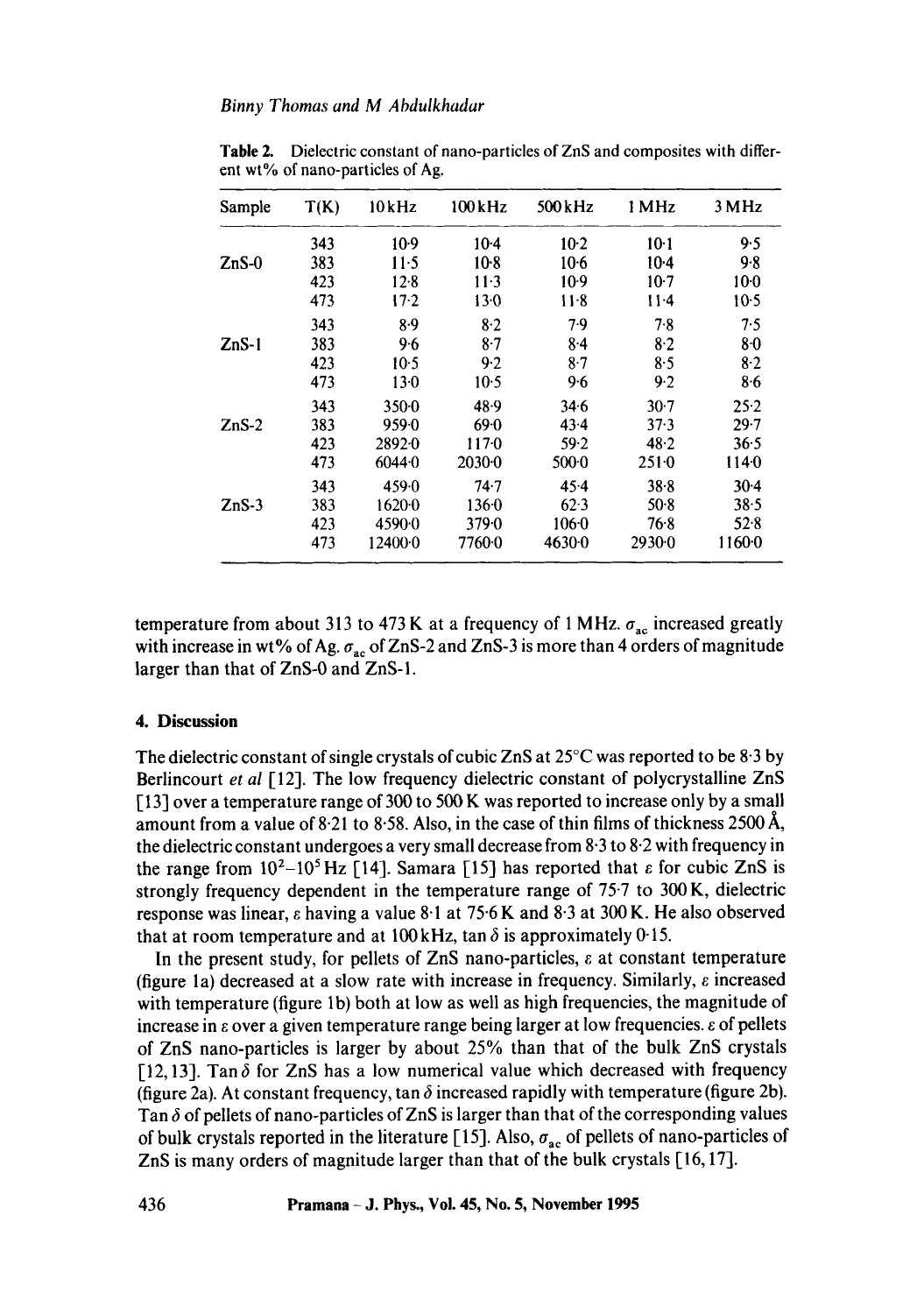Unlike the ionic crystals where the effective field,

$$
E_{\rm eff} = E + 4/3 \pi P,
$$

for semiconductors  $E_{\text{eff}}$  should be essentially equal to the macroscopic field E, i.e.,

$$
E_{\rm eff}=E
$$

This leads to an expression for  $\varepsilon$  of the form

$$
\varepsilon - 1 = 4\pi(\alpha/V),
$$

where V is the volume. The large value of  $\epsilon$  of pellets of nano-particles of ZnS compared to the corresponding bulk value may be attributed to the small value of  $V$  in the above expression. The large values of  $\varepsilon$ , tan  $\delta$  and  $\sigma_{ac}$  of nano-particles of ZnS compared to the corresponding bulk values may be due to the small volume of the particles [-15] and the disorder in their structure due to excess surface stress [18]. But the large increase in the values of  $\varepsilon$ , tan  $\delta$  and  $\sigma_{ac}$  when the nano-particles of ZnS are mixed with nano-particles of Ag must be expected to be caused by some other factor which causes a large increase in the electronic polarizability. The static dielectric constant  $\varepsilon$  of heteropolar semiconductors like CdS and ZnS can be written [15] as

$$
\varepsilon = \varepsilon_{\alpha} + \varepsilon_{1},
$$

where  $\varepsilon_{\alpha}$  is the high frequency or electronic contribution to the dielectric constant (dielectric constant in the absence of lattice vibrations) and  $\varepsilon_1$  is the lattice contribution to the dielectric constant. Samara [15] has shown that for compound semiconductors,  $\varepsilon$  is dominated by the electronic contribution  $\varepsilon_a$  and the lattice contribution  $\varepsilon_1$  is considerably smaller. The large value of  $\varepsilon$  in the case of ZnS, on the addition of nano-particles of Ag must be attributed to the large increase in  $\varepsilon_n$ , and the enhanced magnitude of tan  $\delta$  must be due to the disorder in the structure of the particles [18].

### **5. Conclusion**

The dielectric properties of nano-particles of ZnS and composites with nano-particles of Ag of different concentrations dispersed in ZnS have been studied over a temperature range of 300 to 525 K. The large values of dielectric constant, dielectric loss and ac conductivity of nano-particles of ZnS compared to the corresponding values of bulk single crystals may be due to the small volume of the particles and the disorder in their structure.

#### **References**

- [1] S Sugano, Y Nishina and S Ohnishi (eds) *Microclusters,* Springer series Materials Science (Springer, Berlin, 1987)
- [2] T Halicioglu and C W Jr Bauschlicher, *Rep. Prog. Phys.* 51, 883 (1988)
- [3] R W Siegel, *Physics Today,* October 64 (1993)
- [4] A I Ekimov, A I L Eros and A A Onuschchenko, *Solid State Commun. 56,* 921 (1985)
- [5] L Brus, *J. Phys. Chem.* 90, 2555 (1986)
- [6] W P Halperin, *Rev. Mod. Phys.* **58**, 533 (1986)
- [7] P Marquardt, L Borngen, G Nimtz, R Sonnberger, H Gleiter and J Zhu, *Phys. Lett.* All4, 39 (1986)